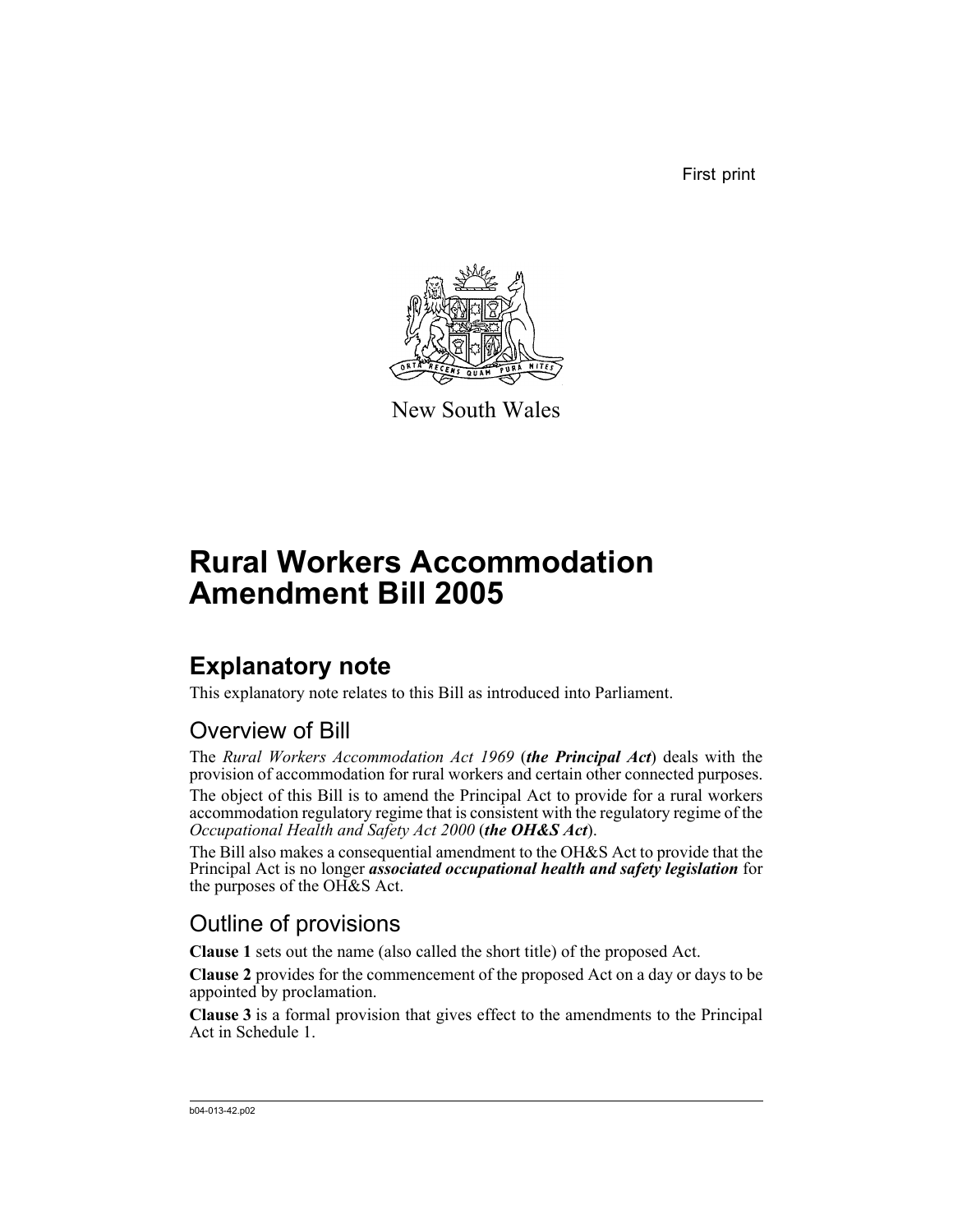Explanatory note

**Clause 4** is a formal provision that gives effect to the amendment to the OH&S Act in Schedule 2.

#### **Schedule 1 Amendment of Rural Workers Accommodation Act 1969**

**Schedule 1 [6]** amends the Principal Act to give effect to the Overview outlined above. A number of current sections of the Principal Act and the Schedule to that Act are to be omitted and replaced with proposed Parts 2–6 and proposed Schedule 1.

Proposed Part 2 (Provision of accommodation) contains proposed sections 5–8.

Proposed section 5 provides that a person who has control of rural premises must provide suitable accommodation to a rural worker who works at the rural premises if due to the nature of the work, the rural worker must live for a period exceeding 24 hours at or near the rural premises.

Failure to comply with the provision is an offence that carries a maximum penalty of 250 penalty units (currently \$27,500).

Proposed section 6 provides that the accommodation provided for a rural worker under the Principal Act is, subject to any contrary provision of a Commonwealth or State industrial instrument applicable to the worker, to be provided free of cost to the worker.

Proposed section 7 makes it clear that nothing in the proposed Part gives rise to or affects civil proceedings.

Proposed section 8 provides for a defence for breaches of the Principal Act, or regulations under the Principal Act, that compliance was not reasonably practicable or that the cause of the breach was beyond the control of the person.

Proposed Part 3 (Codes of practice) contains proposed sections 9–15.

This proposed Part deals with the preparation, approval and effect of codes of practice for the purpose of providing practical guidance to persons who have control of rural premises with respect to the type and nature of accommodation that is suitable for rural workers for the purposes of the Principal Act.

Codes of practice are prepared by the WorkCover Authority and, after consultation, may be approved by the Minister administering the Principal Act. A code takes effect on its publication in the Gazette or on a later specified day. A failure to comply with a code is admissible in evidence in proceedings for an offence under the Principal Act or regulations for the purpose of establishing any relevant matter that the prosecution is required to prove in the proceedings.

Proposed Part 4 (Application of Occupational Health and Safety Act 2000) contains proposed sections 16–20.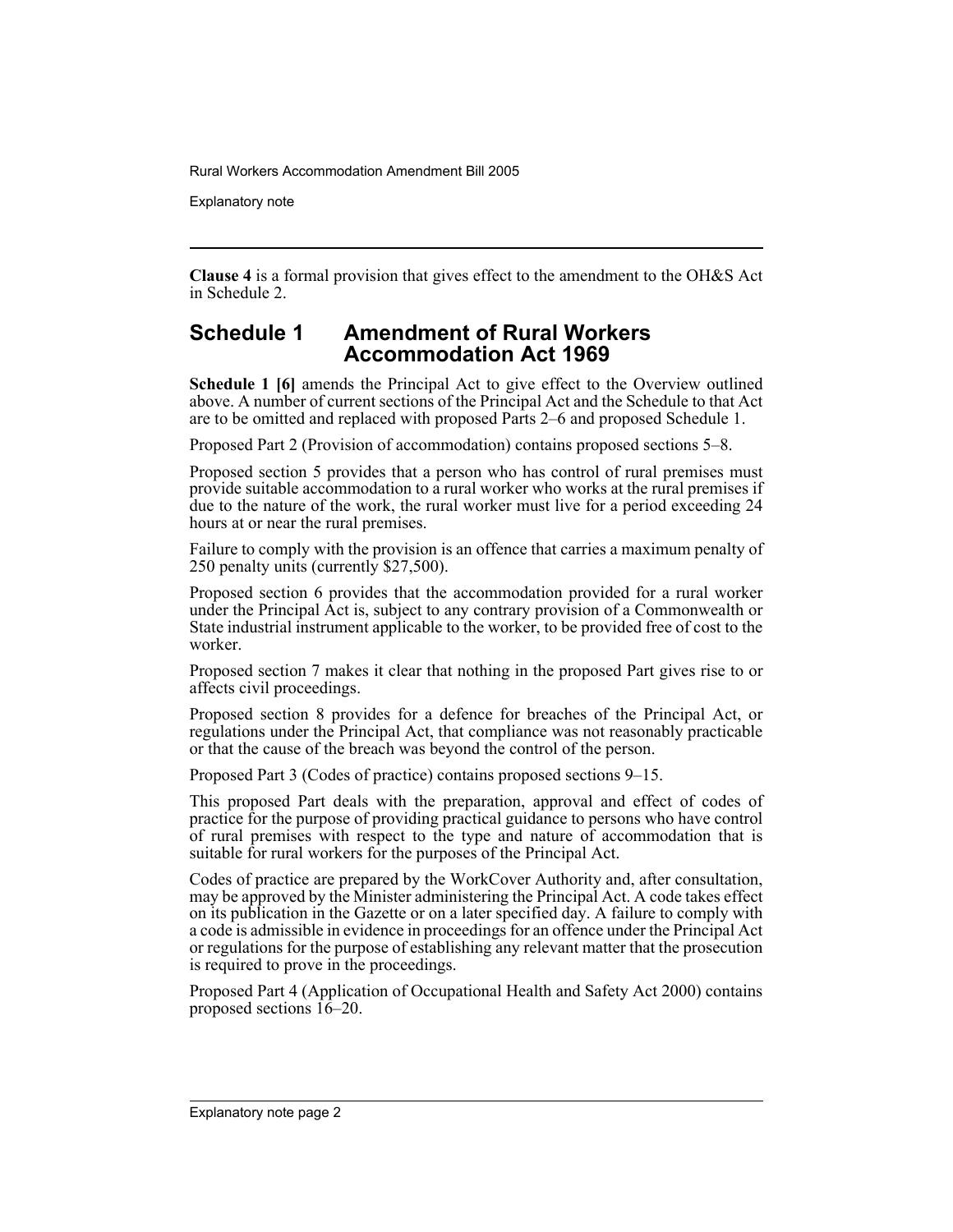Explanatory note

This proposed Part deals with the relationship between the Principal Act and the OH&S Act. The provisions of this proposed Part deal with the following:

- (a) making it clear that the Principal Act adds to the protection provided by the OH&S Act (the proposed section provides that if a provision of the OH&S Act applies to rural premises to which the Principal Act applies, that provision continues to apply, and must be observed, in addition to the Principal Act),
- (b) providing that the OH&S Act will prevail if there is an inconsistency between the OH&S Act and the Principal Act,
- (c) making it clear that compliance with the Principal Act is not in itself a defence in any proceedings for an offence against the OH&S Act,
- (d) providing that evidence of a relevant contravention of the Principal Act is admissible in any proceedings for an offence against the OH&S Act,
- (e) preventing a person being punished twice in respect of an act or omission that constitutes an offence under both the Principal Act and the OH&S Act.

Proposed Part 5 (Enforcement) contains proposed section 21. This proposed Part provides that certain provisions of the OH&S Act that deal with the enforcement of that Act extend to the Principal Act and any regulations made under it.

Proposed Part 6 (Miscellaneous) contains provisions that deal with the following:

- (a) imposing liability on directors and managers of corporations for breaches of the Principal Act or its regulations by the corporation,
- (b) the making of regulations,
- (c) savings and transitional issues.

Proposed Schedule 1 provides that regulations may be made that contain provisions of a savings or transitional nature consequent on the enactment of the proposed Act.

**Schedule 1 [4]** replaces section 3 (Definitions) of the Principal Act. The new proposed section 3 defines certain terms for the purposes of the Principal Act, including definitions of *rural premises* and *rural worker*.

**Schedule 1 [1]–[3] and [5]** make consequential omissions and amendments.

### **Schedule 2 Amendment of Occupational Health and Safety Act 2000**

**Schedule 2** makes the consequential amendment to the OH&S Act referred to in the Overview above.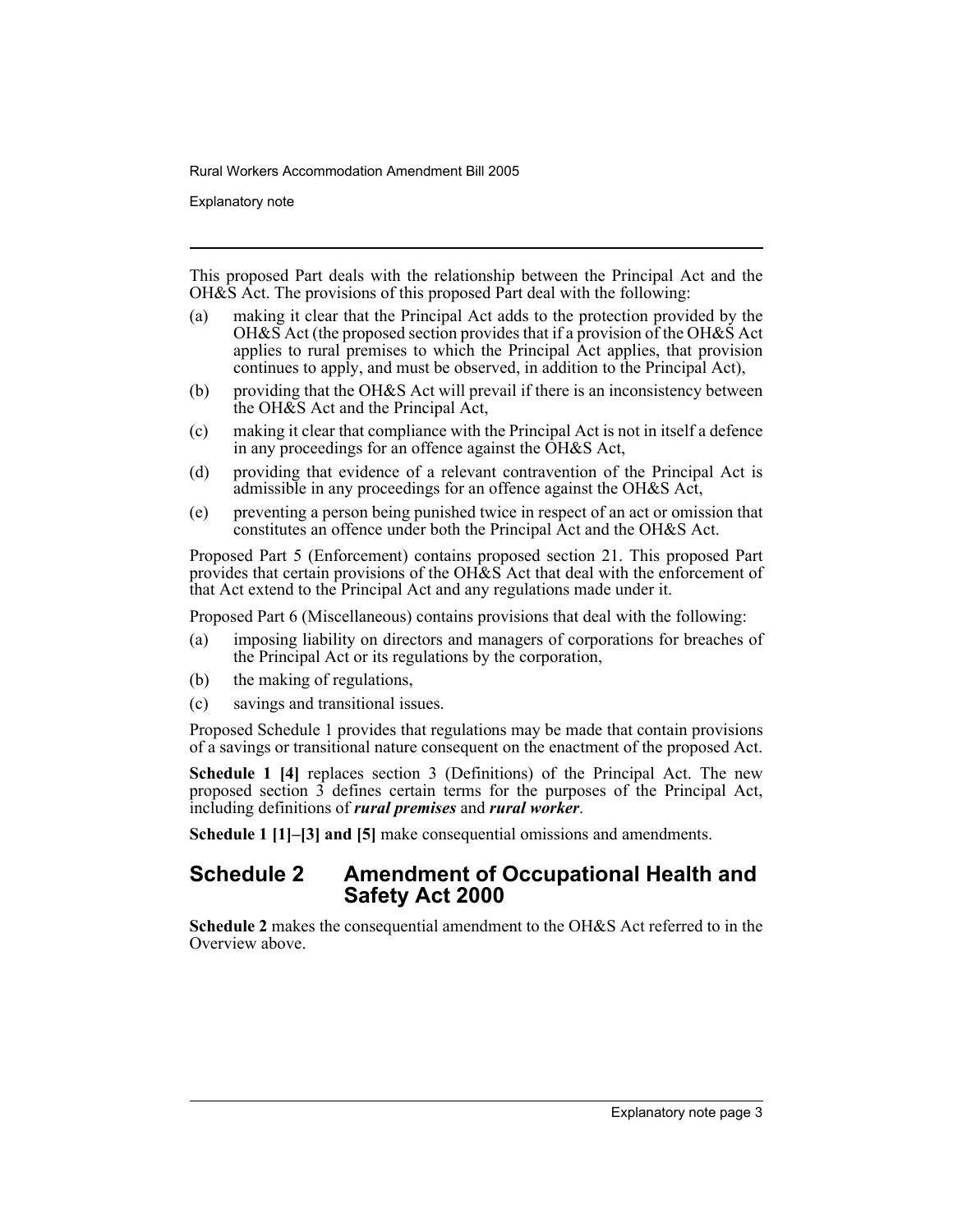Explanatory note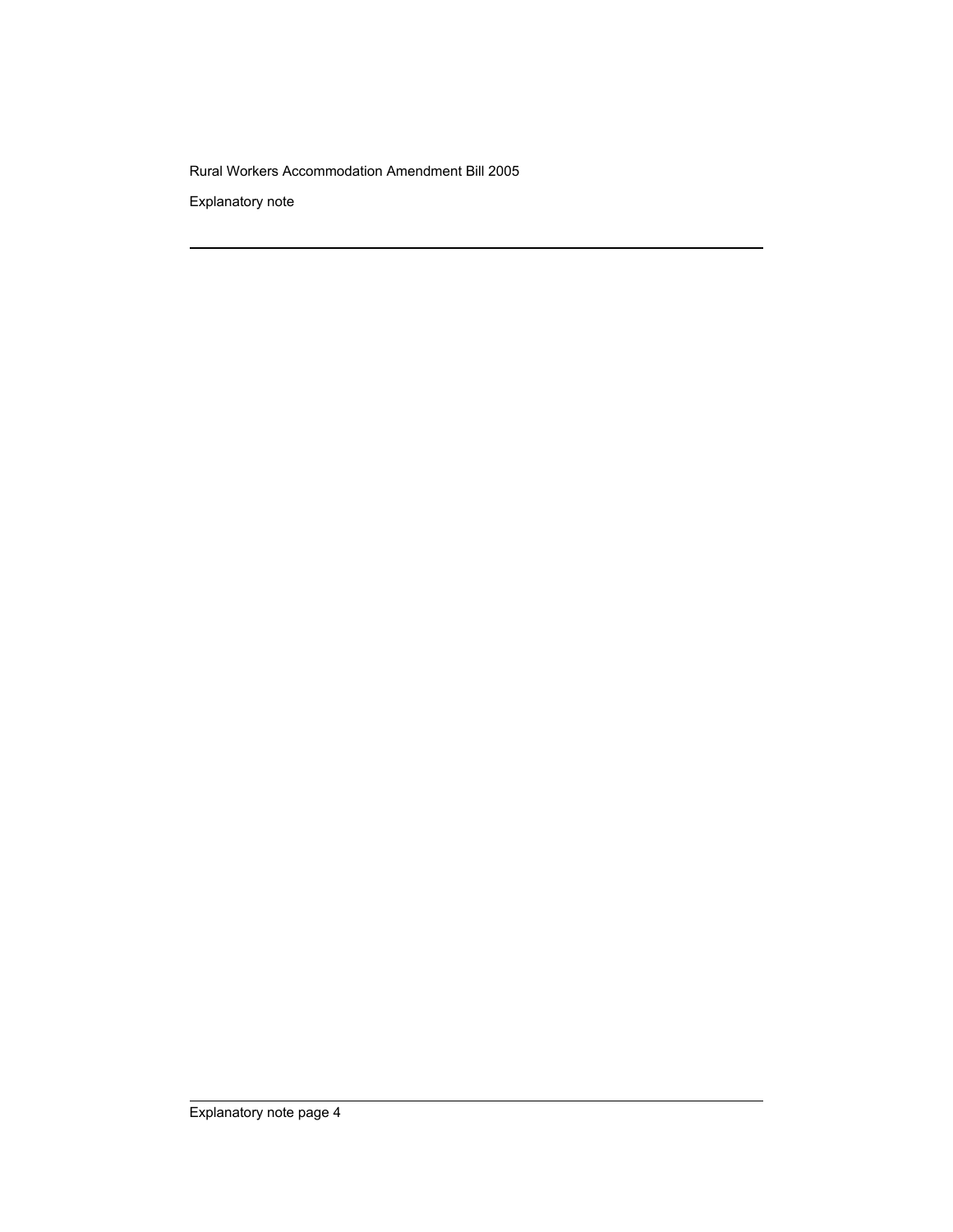First print



New South Wales

# **Rural Workers Accommodation Amendment Bill 2005**

## **Contents**

|                          |                                                                                                           | Page    |
|--------------------------|-----------------------------------------------------------------------------------------------------------|---------|
|                          | Name of Act                                                                                               |         |
|                          | Commencement                                                                                              |         |
|                          | Amendment of Rural Workers Accommodation Act 1969<br>No 34                                                | 2       |
| 4                        | Amendment of Occupational Health and Safety Act 2000<br>No 40                                             | 2       |
| Schedule 1<br>Schedule 2 | Amendment of Rural Workers Accommodation Act 1969<br>Amendment of Occupational Health and Safety Act 2000 | 3<br>10 |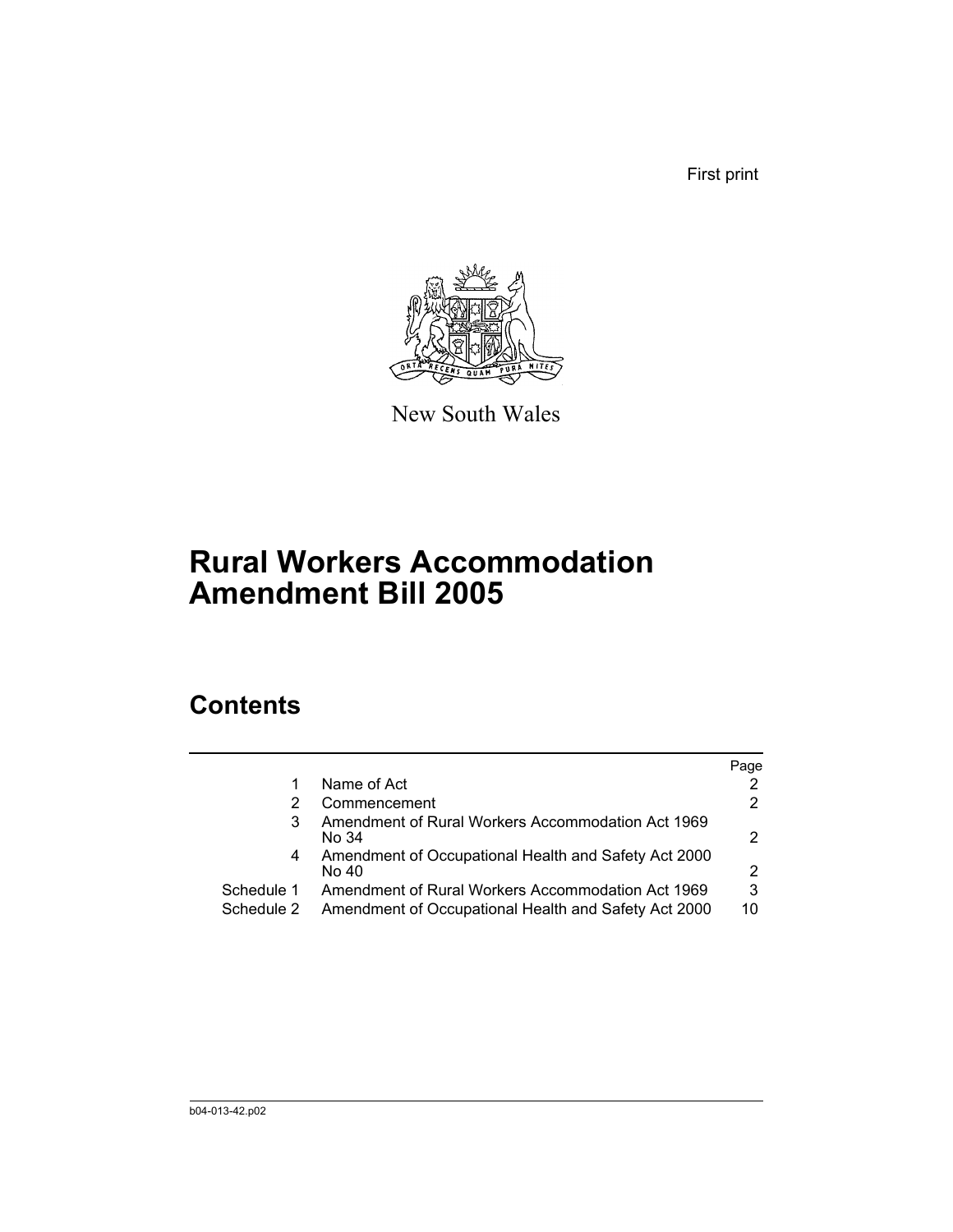**Contents** 

Page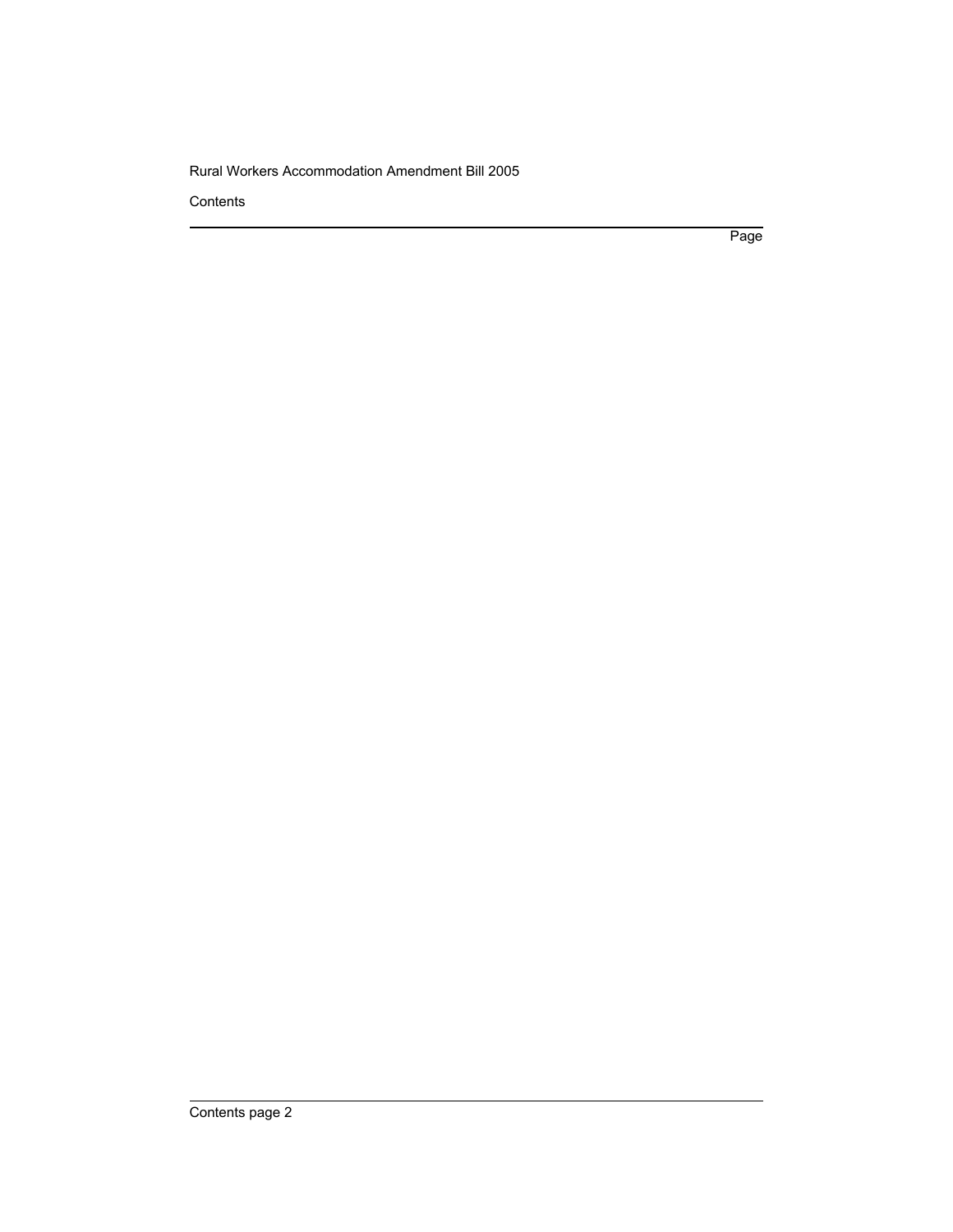

New South Wales

No , 2005

### **A Bill for**

An Act to amend the *Rural Workers Accommodation Act 1969* to make further provision for the accommodation of certain rural workers; to amend the *Occupational Health and Safety Act 2000*; and for other purposes.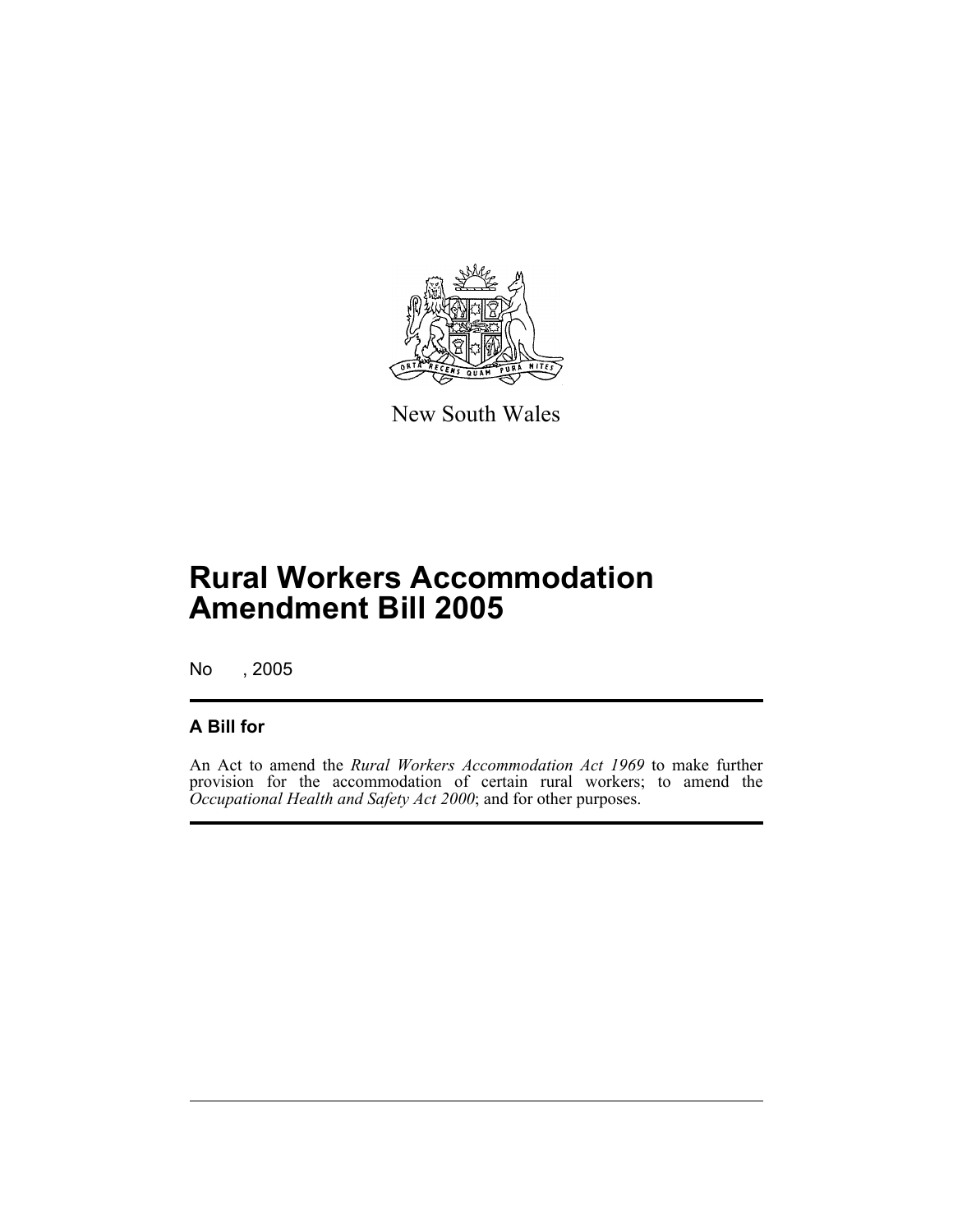|              | The Legislature of New South Wales enacts:                                          | 1                   |
|--------------|-------------------------------------------------------------------------------------|---------------------|
| 1            | Name of Act                                                                         | 2                   |
|              | This Act is the <i>Rural Workers Accommodation Amendment Act 2005</i> .             | 3                   |
| $\mathbf{2}$ | <b>Commencement</b>                                                                 | 4                   |
|              | This Act commences on a day or days to be appointed by proclamation.                | 5                   |
| 3            | Amendment of Rural Workers Accommodation Act 1969 No 34                             | 6                   |
|              | The Rural Workers Accommodation Act 1969 is amended as set out in<br>Schedule 1.    | $\overline{7}$<br>8 |
| 4            | Amendment of Occupational Health and Safety Act 2000 No 40                          | 9                   |
|              | The Occupational Health and Safety Act 2000 is amended as set out in<br>Schedule 2. | 10<br>11            |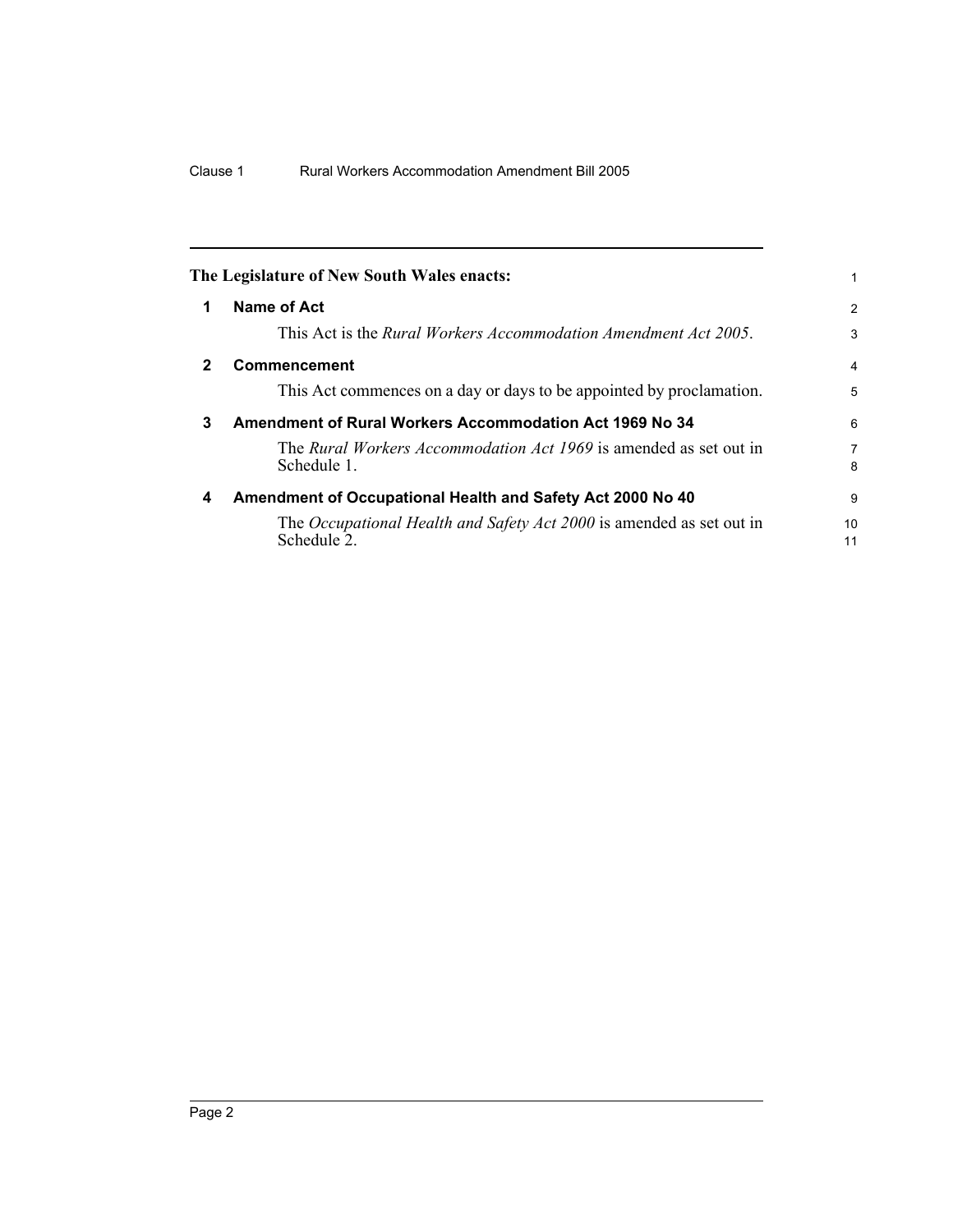Amendment of Rural Workers Accommodation Act 1969 Schedule 1

|       | <b>Schedule 1</b>               |                    | <b>Amendment of Rural Workers</b><br><b>Accommodation Act 1969</b>                                                                                                            | 1<br>$\overline{2}$ |
|-------|---------------------------------|--------------------|-------------------------------------------------------------------------------------------------------------------------------------------------------------------------------|---------------------|
|       |                                 |                    | (Section 3)                                                                                                                                                                   | 3                   |
| [1]   | Part 1, heading                 |                    |                                                                                                                                                                               | 4                   |
|       | Insert before section 1:        |                    |                                                                                                                                                                               | 5                   |
|       | Part 1                          |                    | <b>Preliminary</b>                                                                                                                                                            | 6                   |
| [2]   | <b>Section 1 Name of Act</b>    |                    |                                                                                                                                                                               | $\overline{7}$      |
|       | Omit section 1 (2).             |                    |                                                                                                                                                                               | 8                   |
| $[3]$ | <b>Section 2 Repeal</b>         |                    |                                                                                                                                                                               | 9                   |
|       | Omit section $2(2)$ and $(3)$ . |                    |                                                                                                                                                                               | 10                  |
| [4]   | <b>Section 3</b>                |                    |                                                                                                                                                                               | 11                  |
|       |                                 |                    | Omit the section. Insert instead:                                                                                                                                             | 12                  |
|       | 3                               | <b>Definitions</b> |                                                                                                                                                                               | 13                  |
|       |                                 |                    | In this Act:                                                                                                                                                                  | 14                  |
|       |                                 |                    | <i>accommodation</i> means residential accommodation.                                                                                                                         | 15                  |
|       |                                 |                    | <i>agricultural or pastoral occupation</i> means work in or in<br>connection with:                                                                                            | 16<br>17            |
|       |                                 | (a)                | the sowing, raising, or harvesting of crops of grain, fodder,<br>sugar cane, fruit, or any other crop or farm produce<br>whether grown for food or not, or                    | 18<br>19<br>20      |
|       |                                 | (b)                | the management, rearing, grazing or feeding of animals<br>that are being kept or raised for a commercial purpose, or                                                          | 21<br>22            |
|       |                                 | (c)                | shearing or crutching of animals, or                                                                                                                                          | 23                  |
|       |                                 | (d)                | scouring, sorting or pressing of wool, or                                                                                                                                     | 24                  |
|       |                                 | (e)                | dairying, or                                                                                                                                                                  | 25                  |
|       |                                 | (f)                | any other occupation carried on in connection with, or as<br>ancillary to, an occupation mentioned in paragraph $(a)$ , $(b)$ ,<br>$(c)$ , $(d)$ or $(e)$ of this definition. | 26<br>27<br>28      |
|       |                                 |                    | <i>code of practice</i> means a code of practice in force under Part 3.                                                                                                       | 29                  |
|       |                                 |                    | rural premises means farm, orchard, pastoral holding, or other<br>agricultural or rural holding.                                                                              | 30<br>31            |
|       |                                 |                    | <i>rural worker</i> means a person who works at rural premises in an<br>agricultural or pastoral occupation.                                                                  | 32<br>33            |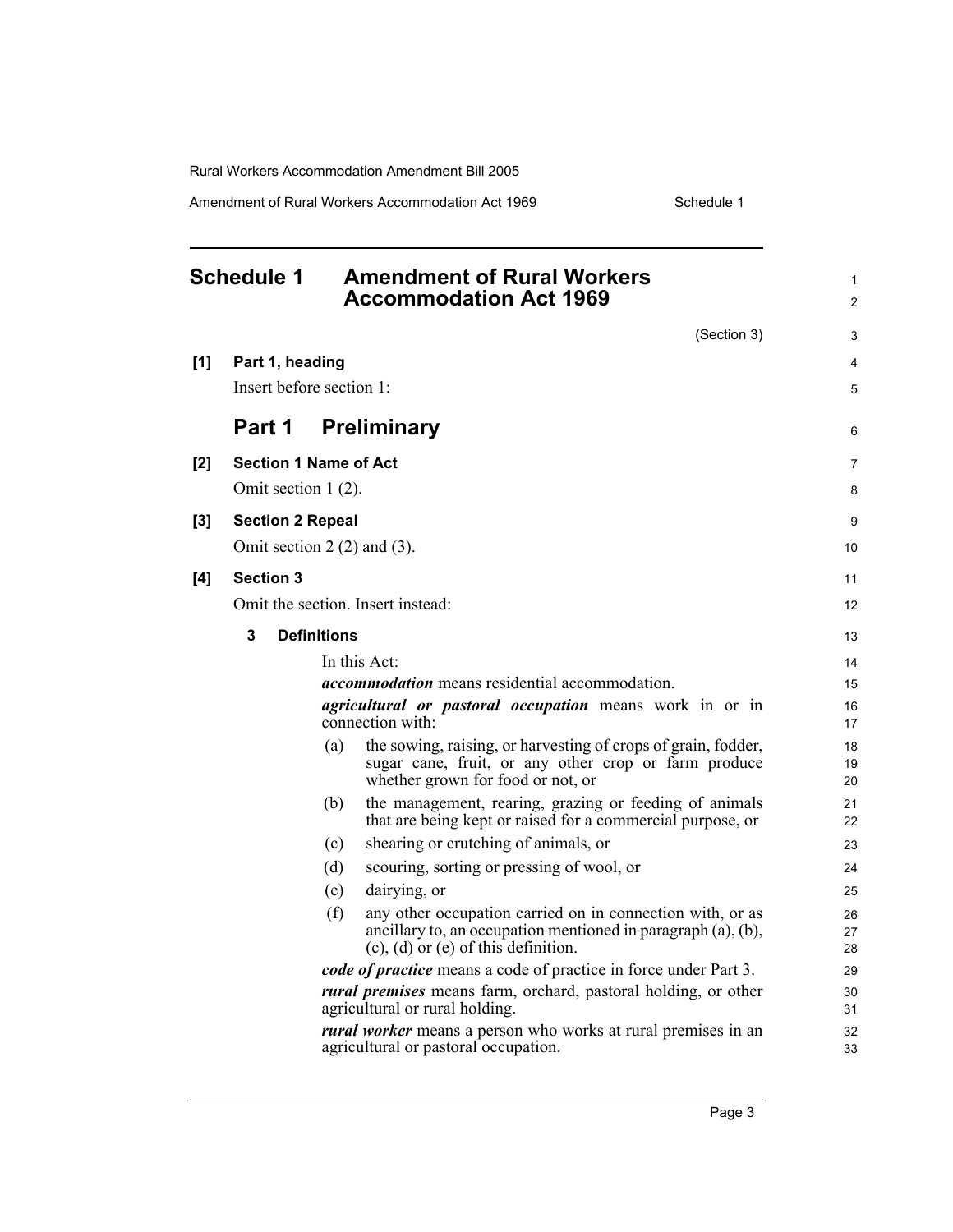Schedule 1 Amendment of Rural Workers Accommodation Act 1969

|     |                                                      |                   | 1998.     | <b>WorkCover</b> means the WorkCover Authority constituted by the<br>Workplace Injury Management and Workers Compensation Act                                                                                                                                                                                | 1<br>$\overline{2}$<br>3   |  |  |  |
|-----|------------------------------------------------------|-------------------|-----------|--------------------------------------------------------------------------------------------------------------------------------------------------------------------------------------------------------------------------------------------------------------------------------------------------------------|----------------------------|--|--|--|
| [5] |                                                      |                   |           | <b>Section 4 Construction</b>                                                                                                                                                                                                                                                                                | 4                          |  |  |  |
|     |                                                      | Omit the section. |           |                                                                                                                                                                                                                                                                                                              | 5                          |  |  |  |
| [6] | Parts 2-6 and Schedule 1                             |                   |           |                                                                                                                                                                                                                                                                                                              |                            |  |  |  |
|     | Omit sections 5–18 and the Schedule. Insert instead: |                   |           |                                                                                                                                                                                                                                                                                                              |                            |  |  |  |
|     | Part 2                                               |                   |           | <b>Provision of accommodation</b>                                                                                                                                                                                                                                                                            | 8                          |  |  |  |
|     | 5                                                    |                   |           | Accommodation to be provided for rural worker                                                                                                                                                                                                                                                                | 9                          |  |  |  |
|     |                                                      |                   |           | A person who has control of rural premises must provide suitable<br>accommodation to a rural worker who works at the rural premises<br>if due to the nature of the work, the rural worker must live for a<br>period exceeding 24 hours at or near the rural premises.<br>Maximum penalty: 250 penalty units. | 10<br>11<br>12<br>13<br>14 |  |  |  |
|     | 6                                                    | Act 2000)         |           | Cost of accommodation (cf section 22 of Occupational Health and Safety                                                                                                                                                                                                                                       | 15<br>16                   |  |  |  |
|     |                                                      |                   |           | The accommodation provided for a rural worker is, subject to any<br>contrary provision of a Commonwealth or State industrial<br>instrument applicable to the worker, to be provided free of cost to<br>the worker.                                                                                           | 17<br>18<br>19<br>20       |  |  |  |
|     | 7                                                    |                   | Act 2000) | Civil liability not affected (cf section 32 of Occupational Health and Safety                                                                                                                                                                                                                                | 21<br>22                   |  |  |  |
|     |                                                      |                   |           | Nothing in this Part is to be construed:                                                                                                                                                                                                                                                                     | 23                         |  |  |  |
|     |                                                      |                   | (a)       | as conferring a right of action in any civil proceedings in<br>respect of any contravention, whether by act or omission,<br>of any provision of this Part, or                                                                                                                                                | 24<br>25<br>26             |  |  |  |
|     |                                                      |                   | (b)       | as conferring a defence to an action in any civil<br>proceedings or as otherwise affecting a right of action in<br>any civil proceedings.                                                                                                                                                                    | 27<br>28<br>29             |  |  |  |
|     | 8                                                    |                   |           | Defence (cf section 28 of Occupational Health and Safety Act 2000)                                                                                                                                                                                                                                           | 30                         |  |  |  |
|     |                                                      |                   |           | It is a defence to any proceedings against a person for an offence<br>against a provision of this Act or the regulations if the person<br>proves that:                                                                                                                                                       | 31<br>32<br>33             |  |  |  |
|     |                                                      |                   | (a)       | it was not reasonably practicable for the person to comply<br>with the provision, or                                                                                                                                                                                                                         | 34<br>35                   |  |  |  |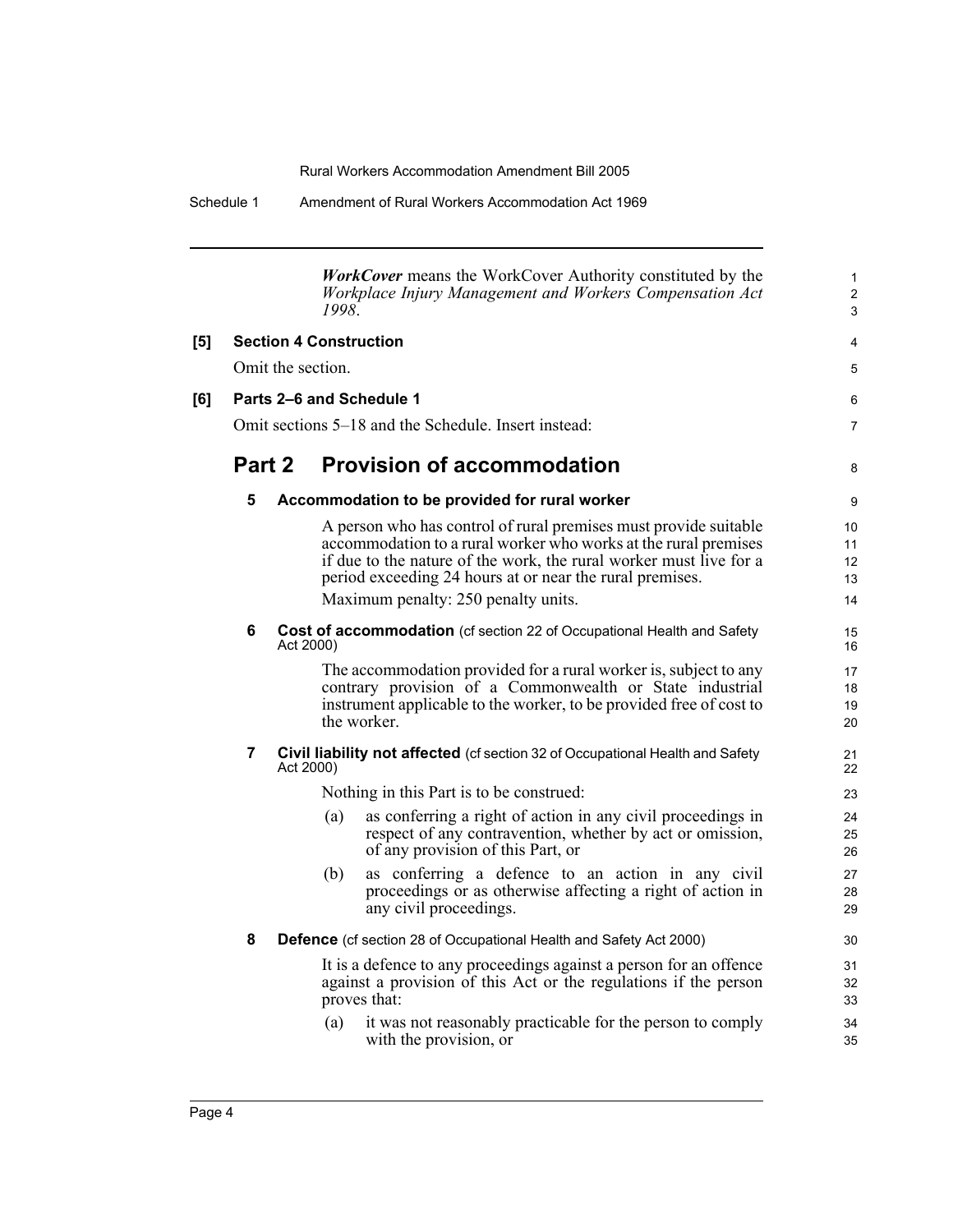Amendment of Rural Workers Accommodation Act 1969 Schedule 1

1

|        |                                                                                                                   | which the person had no control and against the happening<br>of which it was impracticable for the person to make<br>provision.                                                                                                                 | $\boldsymbol{2}$<br>3<br>$\overline{4}$ |  |  |  |
|--------|-------------------------------------------------------------------------------------------------------------------|-------------------------------------------------------------------------------------------------------------------------------------------------------------------------------------------------------------------------------------------------|-----------------------------------------|--|--|--|
| Part 3 |                                                                                                                   | <b>Codes of practice</b>                                                                                                                                                                                                                        | 5                                       |  |  |  |
| 9      | 2000)                                                                                                             | <b>Purpose of codes</b> (cf section 40 of Occupational Health and Safety Act                                                                                                                                                                    | 6<br>$\overline{7}$                     |  |  |  |
|        |                                                                                                                   | The purpose of a code of practice is to provide practical guidance<br>to persons who have control of rural premises with respect to the<br>type and nature of accommodation that is suitable for rural<br>workers for the purposes of this Act. | 8<br>9<br>10<br>11                      |  |  |  |
| 10     | WorkCover may prepare draft codes (cf section 41 of Occupational<br>Health and Safety Act 2000)                   |                                                                                                                                                                                                                                                 |                                         |  |  |  |
|        | (1)                                                                                                               | WorkCover may prepare draft codes of practice.                                                                                                                                                                                                  | 14                                      |  |  |  |
|        | (2)                                                                                                               | A code of practice may refer to or incorporate, with or without<br>modification, a document prepared or published by a body<br>specified in the code, as in force at a particular time or from time<br>to time.                                 | 15<br>16<br>17<br>18                    |  |  |  |
| 11     | <b>Consultation on draft codes</b> (cf section 42 of Occupational Health and<br>Safety Act 2000)                  |                                                                                                                                                                                                                                                 |                                         |  |  |  |
|        | (1)                                                                                                               | WorkCover is to consult with such organisations or persons as<br>the Minister may direct about a draft code and may consult with<br>such others as WorkCover thinks appropriate.                                                                | 21<br>22<br>23                          |  |  |  |
|        | (2)                                                                                                               | WorkCover is to take into consideration any submissions it<br>receives that relate to a draft code before it makes any<br>recommendation to the Minister for its approval.                                                                      | 24<br>25<br>26                          |  |  |  |
| 12     | Approval of codes by Minister (cf section 43 of Occupational Health and<br>Safety Act 2000)                       |                                                                                                                                                                                                                                                 |                                         |  |  |  |
|        |                                                                                                                   | The Minister may, having regard to any recommendation of<br>WorkCover, approve a code of practice.                                                                                                                                              | 29<br>30                                |  |  |  |
| 13     | Publication, commencement and availability of codes (cf section 44<br>of Occupational Health and Safety Act 2000) |                                                                                                                                                                                                                                                 |                                         |  |  |  |
|        | (1)                                                                                                               | An approved code of practice:                                                                                                                                                                                                                   | 33                                      |  |  |  |
|        |                                                                                                                   | is to be published in the Gazette, and<br>(a)                                                                                                                                                                                                   | 34                                      |  |  |  |
|        |                                                                                                                   | (b)<br>takes effect on the day on which it is so published or, if a<br>later day is specified in the code for that purpose, on the<br>later day so specified.                                                                                   | 35<br>36<br>37                          |  |  |  |

(b) the commission of the offence was due to causes over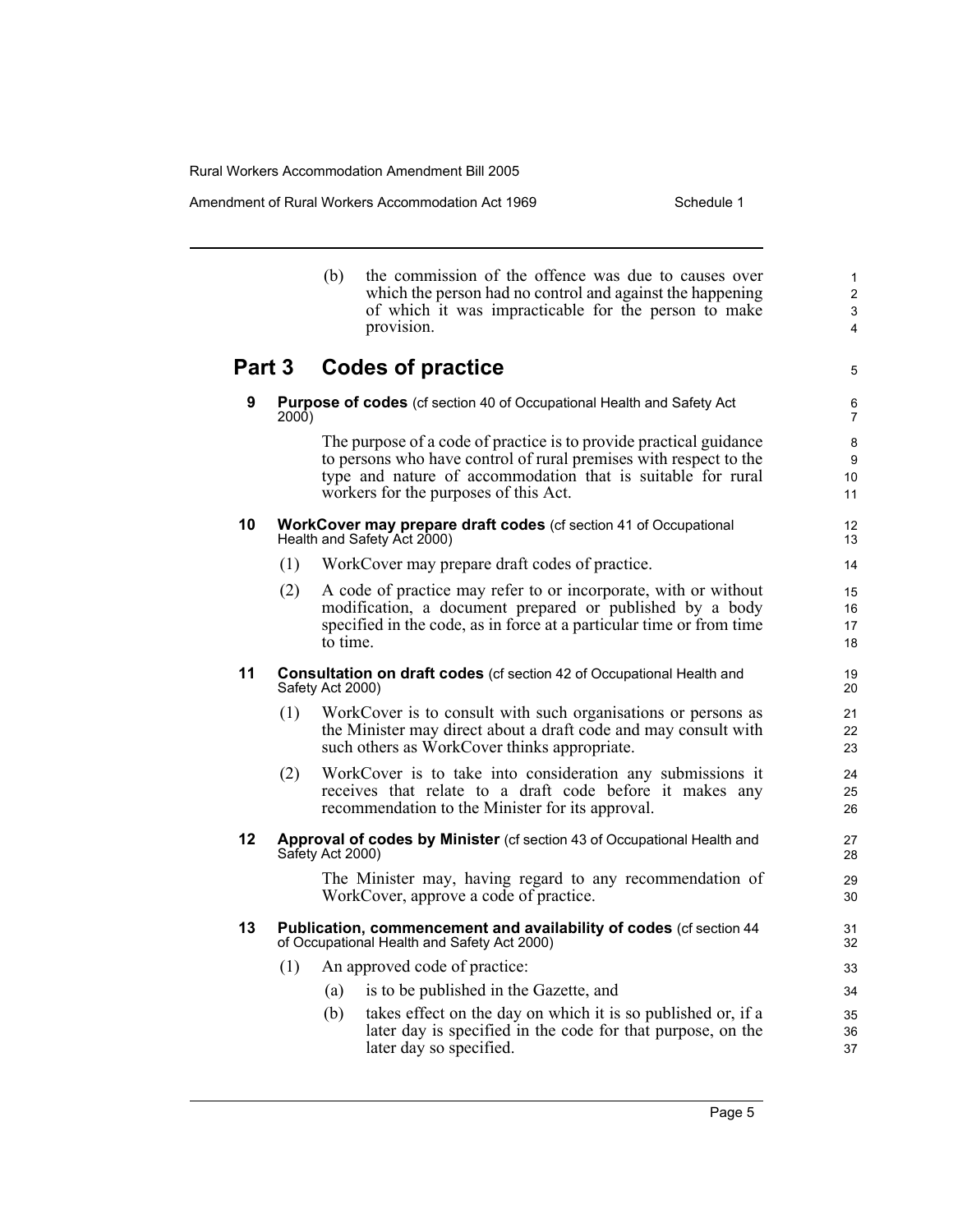Schedule 1 Amendment of Rural Workers Accommodation Act 1969

|        | (2) |                                                                           | The following are to be made available for public inspection<br>without charge at the principal office of WorkCover during<br>normal office hours:                                                                                                                                       | $\mathbf{1}$<br>2<br>3   |
|--------|-----|---------------------------------------------------------------------------|------------------------------------------------------------------------------------------------------------------------------------------------------------------------------------------------------------------------------------------------------------------------------------------|--------------------------|
|        |     | (a)                                                                       | a copy of each code of practice,                                                                                                                                                                                                                                                         | 4                        |
|        |     | (b)                                                                       | if an approved code of practice has been amended, a copy<br>of the code as so amended,                                                                                                                                                                                                   | 5<br>6                   |
|        |     | (c)                                                                       | if an approved code of practice refers to or incorporates<br>any other document prepared or published by a specified<br>body, a copy of each such document.                                                                                                                              | $\overline{7}$<br>8<br>9 |
| 14     |     |                                                                           | Amendment or revocation of codes (cf section 45 of Occupational<br>Health and Safety Act 2000)                                                                                                                                                                                           | 10<br>11                 |
|        |     | practice.                                                                 | An approved code of practice may be amended or revoked by an<br>instrument prepared, approved and published in accordance with<br>the relevant procedures of this Part with respect to codes of                                                                                          | 12<br>13<br>14<br>15     |
| 15     |     |                                                                           | Use of codes (cf section 46 of Occupational Health and Safety Act 2000)                                                                                                                                                                                                                  | 16                       |
| (1)    |     | In any proceedings for an offence against this Act or the<br>regulations: |                                                                                                                                                                                                                                                                                          |                          |
|        |     | (a)                                                                       | an approved code of practice that is relevant to any matter<br>which it is necessary for the prosecution to prove to<br>establish the commission of the offence by a person is<br>admissible in evidence in those proceedings, and                                                       | 19<br>20<br>21<br>22     |
|        |     | (b)                                                                       | the person's failure at any material time to observe the<br>code is evidence of the matter to be established in those<br>proceedings.                                                                                                                                                    | 23<br>24<br>25           |
|        | (2) |                                                                           | A person is not liable to any civil or criminal proceedings by<br>reason only that the person has failed to observe an approved<br>code of practice.                                                                                                                                     | 26<br>27<br>28           |
| Part 4 |     | <b>Application of Occupational Health and</b><br><b>Safety Act 2000</b>   |                                                                                                                                                                                                                                                                                          | 29<br>30                 |
| 16     |     |                                                                           | Act adds to protection provided by OH&S Act                                                                                                                                                                                                                                              | 31                       |
|        |     |                                                                           | If a provision of the <i>Occupational Health and Safety Act 2000</i> or<br>the regulations under that Act applies to rural premises to which<br>this Act applies, that provision continues to apply, and must be<br>observed, in addition to this Act or the regulations under this Act. | 32<br>33<br>34<br>35     |
|        |     |                                                                           |                                                                                                                                                                                                                                                                                          |                          |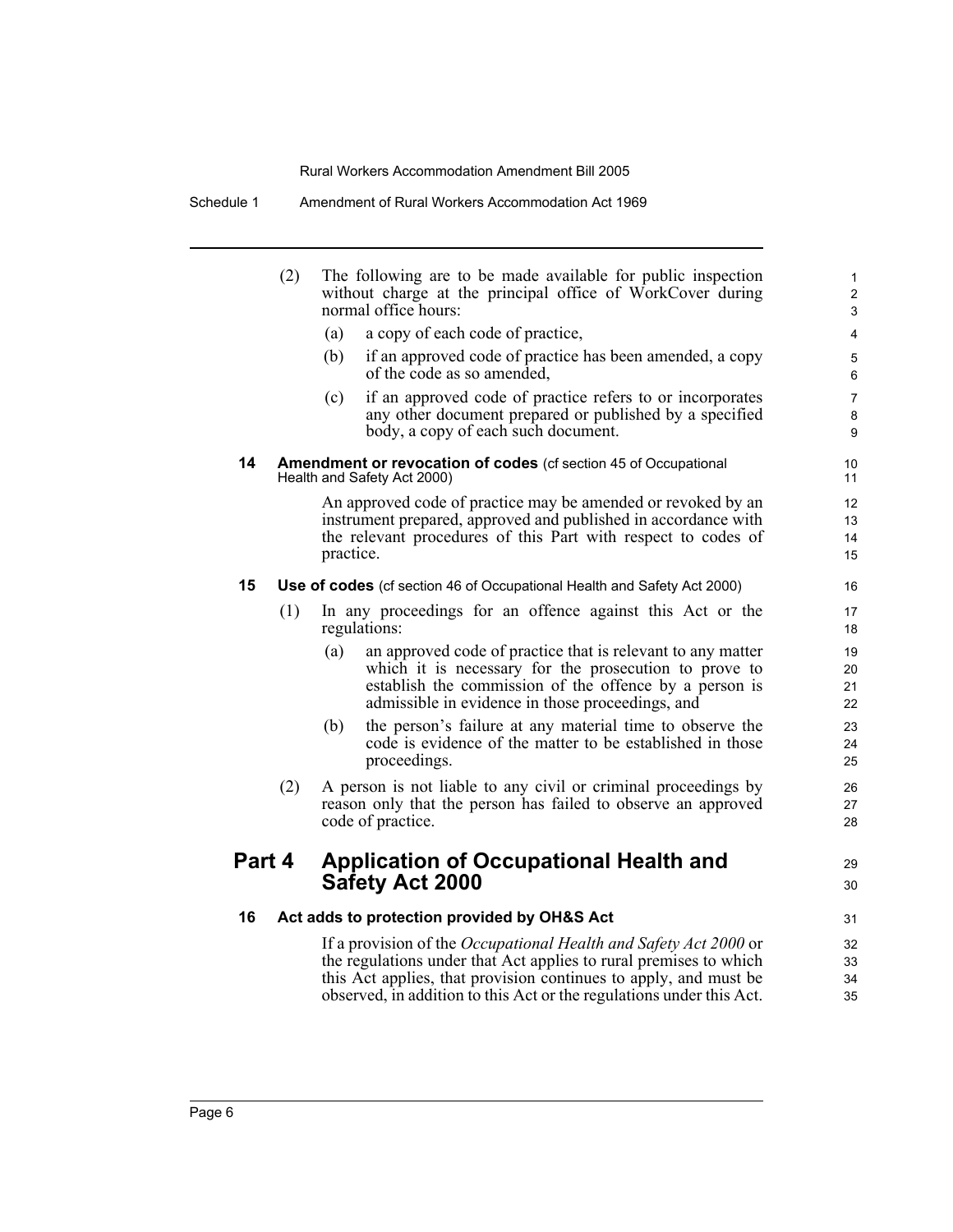Amendment of Rural Workers Accommodation Act 1969 Schedule 1

| 17     |     | <b>OH&amp;S Act prevails</b>                                                                                                           | 1                   |
|--------|-----|----------------------------------------------------------------------------------------------------------------------------------------|---------------------|
|        |     | The provisions of the Occupational Health and Safety Act 2000                                                                          | $\overline{2}$<br>3 |
|        |     | and the regulations under that Act prevail, to the extent of any<br>inconsistency, over the provisions of this Act (other than section | 4                   |
|        |     | 6) and the regulations under this Act.                                                                                                 | 5                   |
| 18     |     | Compliance with this Act is no defence to prosecution under<br><b>OH&amp;S Act</b>                                                     | 6<br>$\overline{7}$ |
|        |     | Compliance with this Act or the regulations, or with any                                                                               | 8<br>9              |
|        |     | requirement imposed under this Act or the regulations, is not in<br>itself a defence in any proceedings for an offence against the     | 10                  |
|        |     | Occupational Health and Safety Act 2000 or the regulations                                                                             | 11                  |
|        |     | under that Act.                                                                                                                        | 12                  |
| 19     |     | Relationship between duties under this Act and OH&S Act                                                                                | 13                  |
|        |     | Evidence of a relevant contravention of this Act or the                                                                                | 14<br>15            |
|        |     | regulations is admissible in any proceedings for an offence<br>against the Occupational Health and Safety Act 2000 or the              | 16                  |
|        |     | regulations under that Act.                                                                                                            | 17                  |
| 20     |     | No double jeopardy                                                                                                                     | 18                  |
|        |     | Where an act or omission constitutes an offence:                                                                                       | 19                  |
|        |     | under this Act or the regulations, and<br>(a)                                                                                          | 20                  |
|        |     | (b)<br>under the Occupational Health and Safety Act 2000 or the<br>regulations under that Act,                                         | 21<br>22            |
|        |     | the offender is not liable to be punished twice in respect of the<br>offence.                                                          | 23<br>24            |
| Part 5 |     | <b>Enforcement</b>                                                                                                                     | 25                  |
| 21     |     | Application of Occupational Health and Safety Act 2000                                                                                 | 26                  |
|        | (1) | Parts 5, 6 and 7, and sections 136 and 137, of the <i>Occupational</i>                                                                 | 27                  |
|        |     | Health and Safety Act 2000 (and any regulations under those<br>provisions) extend to this Act (and its enforcement).                   | 28<br>29            |
|        | (2) | Accordingly, for that purpose a reference in the applied                                                                               | 30                  |
|        |     | provisions to that Act or those regulations includes a reference to                                                                    | 31                  |
|        |     | this Act and the regulations under this Act.                                                                                           | 32                  |
|        |     |                                                                                                                                        | 33                  |
|        | (3) | For the purposes of this section:                                                                                                      |                     |
|        |     | premises that are used for accommodation provided for a<br>(a)<br>rural worker for the purposes of this Act are taken to be a          | 34<br>35            |

Page 7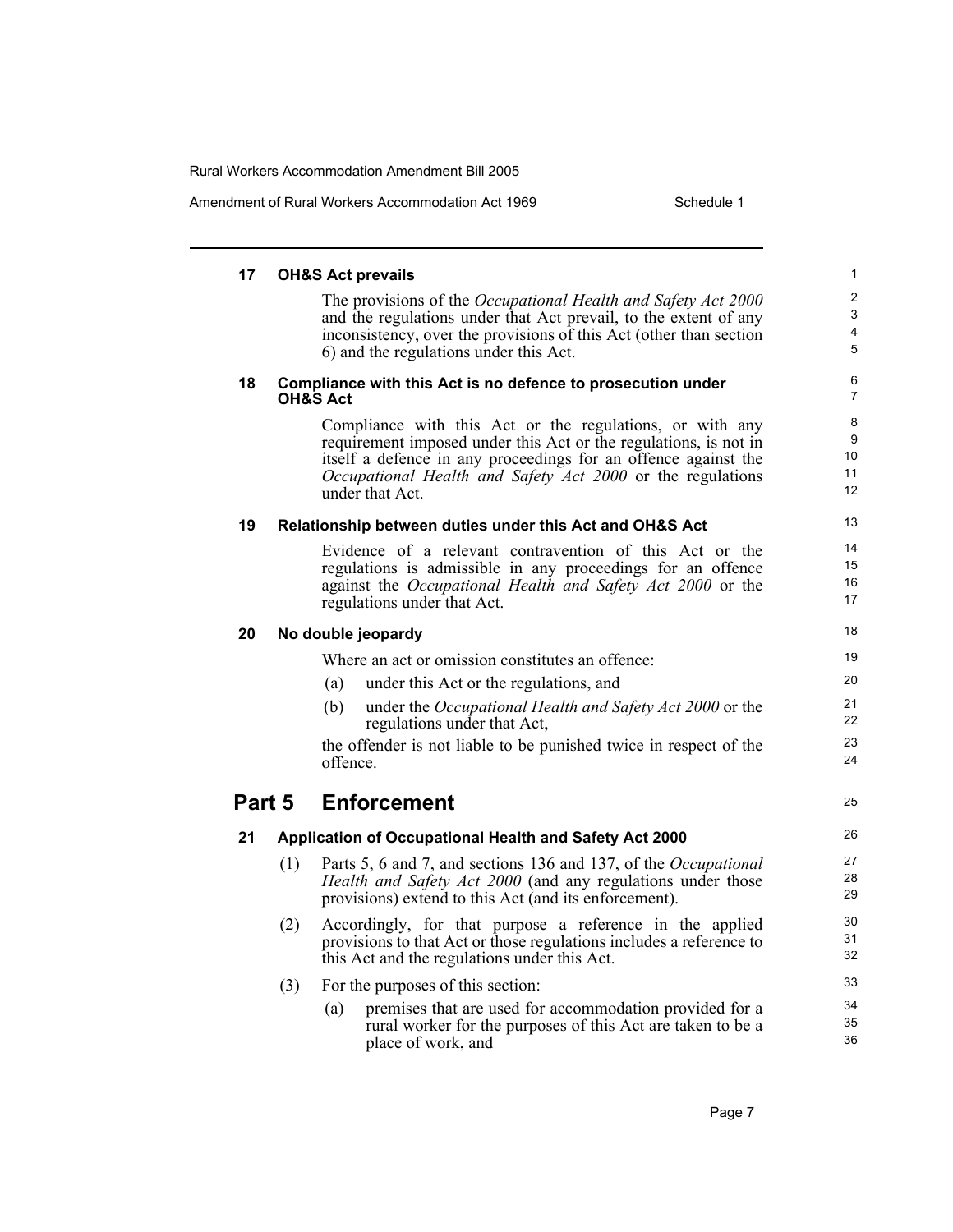Schedule 1 Amendment of Rural Workers Accommodation Act 1969

- (b) in relation to such premises, the reference to the occupier of the premises in sections 57 (a) and 80 of the *Occupational Health and Safety Act 2000* is taken to be a reference to the rural worker resident in premises.
- (4) The regulations may make other provisions modifying the applied provisions for the purposes of this section.

### **Part 6 Miscellaneous**

7

#### **22 Offences by corporations—liability of directors and managers**

- (1) If a corporation contravenes, whether by act or omission, any provision of this Act or the regulations, each director of the corporation, and each person concerned in the management of the corporation, is taken to have contravened the same provision unless the director or person satisfies the court that:
	- (a) he or she was not in a position to influence the conduct of the corporation in relation to its contravention of the provision, or
	- (b) he or she, being in such a position, used all due diligence to prevent the contravention by the corporation.
- (2) A person may be proceeded against and convicted under a provision pursuant to subsection (1) whether or not the corporation has been proceeded against or been convicted under that provision.
- (3) Nothing in subsection (1) prejudices or affects any liability imposed by a provision of this Act or the regulations on any corporation by which an offence against the provision is actually committed.
- (4) In the case of a corporation that is a local council, a member of the council (in his or her capacity as such a member) is not to be regarded as a director or person concerned in the management of the council for the purposes of this section.

#### **23 Regulations**

- (1) The Governor may make regulations, not inconsistent with this Act, for or with respect to any matter that by this Act is required or permitted to be prescribed or that is necessary or convenient to be prescribed for carrying out or giving effect to the objects of this Act.
- (2) The regulations may apply, adopt or incorporate any publication as in force at a particular time or from time to time.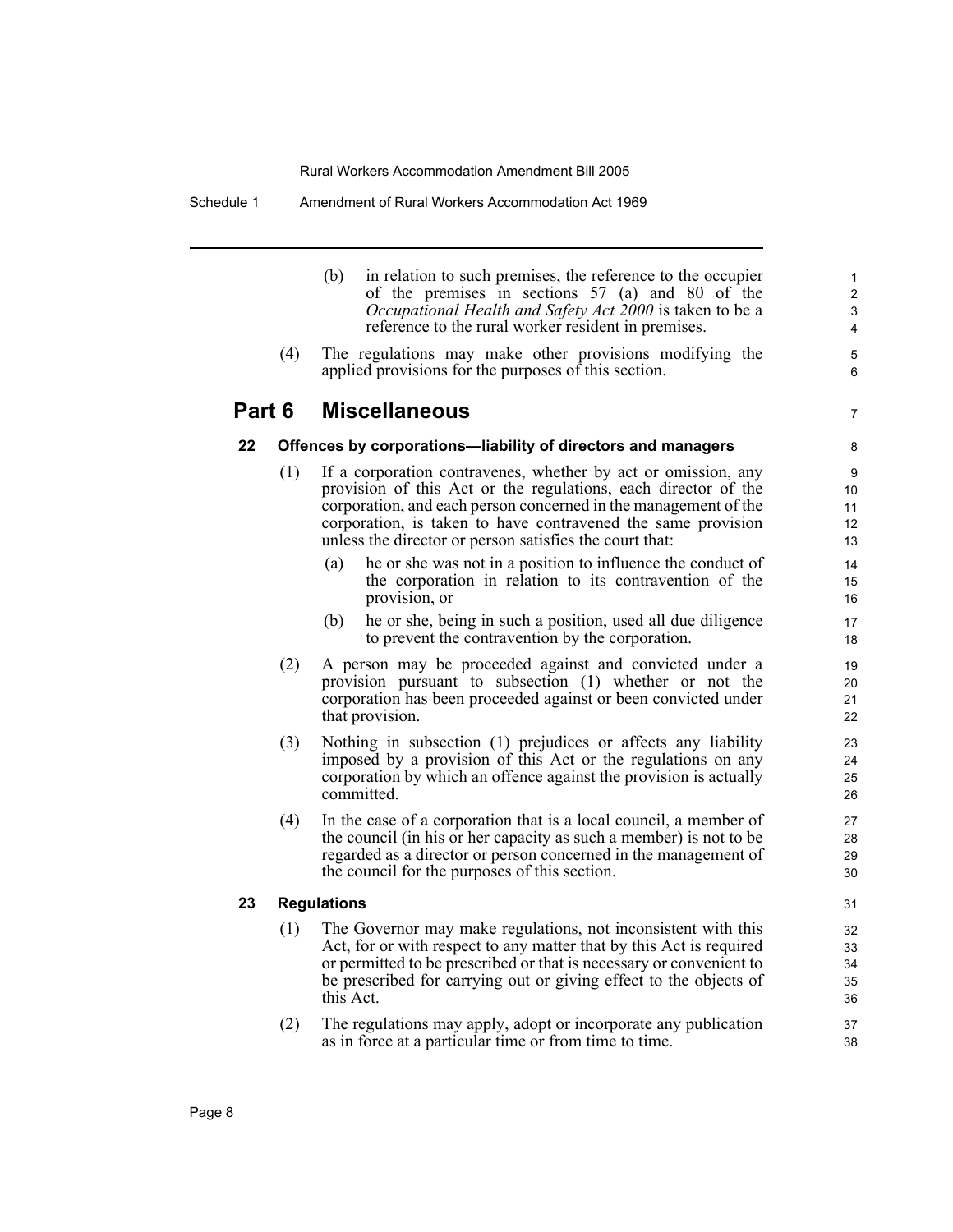|    |                   | Amendment of Rural Workers Accommodation Act 1969<br>Schedule 1                                                                                                                              |                |
|----|-------------------|----------------------------------------------------------------------------------------------------------------------------------------------------------------------------------------------|----------------|
|    | (3)               | The regulations may create offences punishable by a penalty not<br>exceeding 100 penalty units.                                                                                              | 1<br>2         |
| 24 |                   | Savings and transitional provisions                                                                                                                                                          | 3              |
|    |                   | Schedule 1 has effect.                                                                                                                                                                       | 4              |
|    | <b>Schedule 1</b> | <b>Savings and transitional provisions</b>                                                                                                                                                   | 5              |
|    |                   | (Section 24)                                                                                                                                                                                 | 6              |
| 1  |                   | <b>Regulations</b>                                                                                                                                                                           | $\overline{7}$ |
|    | (1)               | The regulations may contain provisions of a savings or<br>transitional nature consequent on the enactment of the following<br>Acts:                                                          | 8<br>9<br>10   |
|    |                   | Rural Workers Accommodation Amendment Act 2005                                                                                                                                               | 11             |
|    | (2)               | Any such provision may, if the regulations so provide, take effect<br>from the date of assent to the Act concerned or a later date.                                                          | 12<br>13       |
|    | (3)               | To the extent to which any such provision takes effect from a date<br>that is earlier than the date of its publication in the Gazette, the<br>provision does not operate so as:              | 14<br>15<br>16 |
|    |                   | to affect, in a manner prejudicial to any person (other than<br>(a)<br>the State or an authority of the State), the rights of that<br>person existing before the date of its publication, or | 17<br>18<br>19 |
|    |                   | to impose liabilities on any person (other than the State or<br>(b)<br>an authority of the State) in respect of anything done or<br>omitted to be done before the date of its publication.   | 20<br>21<br>22 |